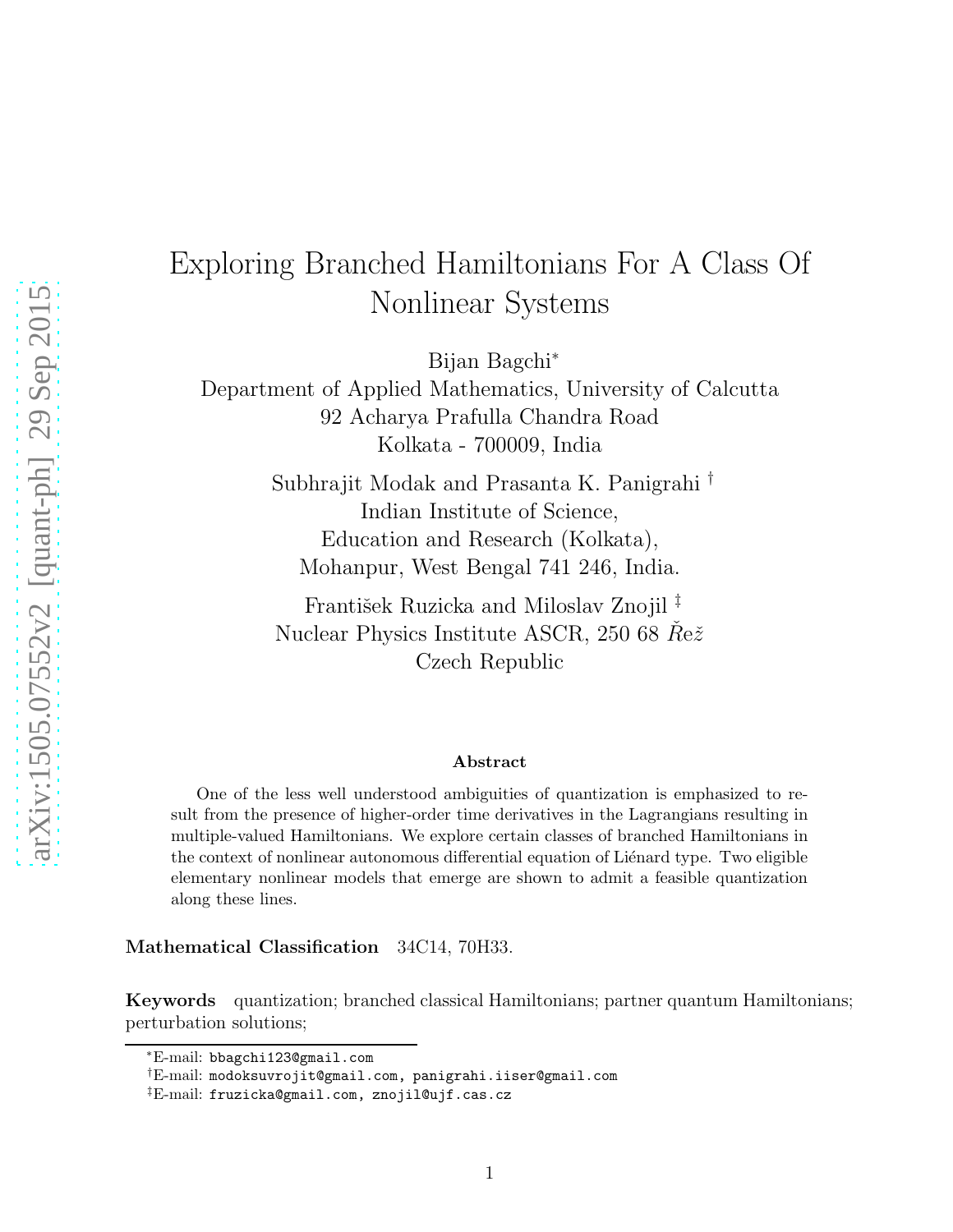## 1 Introduction

The Bohr's formulation of his model of atom [\[1\]](#page-9-0) was one of the most important steps towards the subsequent birth of full-fledged quantum theory from classical mechanics. His choice of benchmark systems was insightful (quantum hydrogen with Coulomb potential  $V(\vec{x}) \sim 1/|\vec{x}|$ in non-relativistic Schrödinger equation is one of not too may exactly solvable real-world systems) and lucky (indeed, the subsequent inclusion of subtleties led just to some not too essential corrections and modifications of the picture).

Today, more than 100 years later, the Bohr's emphasis on connectedness between classical and quantum worlds is still alive and inspiring. Although we are currently paying attention to multiple much more sophisticated quantum systems, the principle of correspondence and the traditional description of dynamics via certain real and local potentials  $V(\vec{x})$  still guides the majority of phenomenological studies in atomic, molecular and nuclear physics.

In a broader methodical framework, say, of condensed matter physics, the traditional approach does not work that well. Incessantly, its applicability is being challenged by theoretical innovations. Just to name a few, let us mention the recent growth of popularity of the detailed study of certain non-real, complex potentials with real spectra [\[2\]](#page-9-1) or, most recently, of their friendly and tractable non-local generalizations [\[3\]](#page-9-2). An emerging interest also involves various non-linear forms of the interactions which may be mediated, say, by an energy-dependence of the dynamical parameters [\[4\]](#page-9-3). Last but not least, let us mention the fruitful transfer of the dynamics-determining role from elementary potentials  $V(x)$  to the other factors like, e.g., coordinate-dependent masses  $m = m(x)$  [\[5,](#page-9-4) [6,](#page-9-5) [7\]](#page-9-6) etc.

In this context a new class of innovations of the description and simulation of quantum dynamics recently emerged in connection with the possible specific role of the models of physical systems in which the Lagrangians possess the time derivatives in excess of quadratic powers [\[8,](#page-9-7) [9,](#page-9-8) [10,](#page-9-9) [11,](#page-9-10) [12,](#page-9-11) [13\]](#page-9-12). The use of these models leads, on both the classical and quantum level, to the necessity of a re-evaluation of the dynamical interpretation of the momentum p which, in principle, becomes a multiple function of velocity  $v$ . In what follows we intend to present a few results in this direction.

## 2 Branched Hamiltonians

A typical classical model of the above-mentioned non-quadratic type may be sampled by Lagrangian

<span id="page-1-0"></span>
$$
L = (v - 1)^{\frac{2k-1}{2k+1}} - V(x).
$$
 (1)

Function  $V(x)$  represents a convenient local interaction potential while the traditional kineticenergy term is tentatively replaced by a fairly unusual function of "velocity"  $v$ .

This model was recently analyzed in Ref. [\[14\]](#page-9-13) where the definition of the fractional powers of difference  $v-1$  was adapted to the needs of possible phenomenology. In detail, the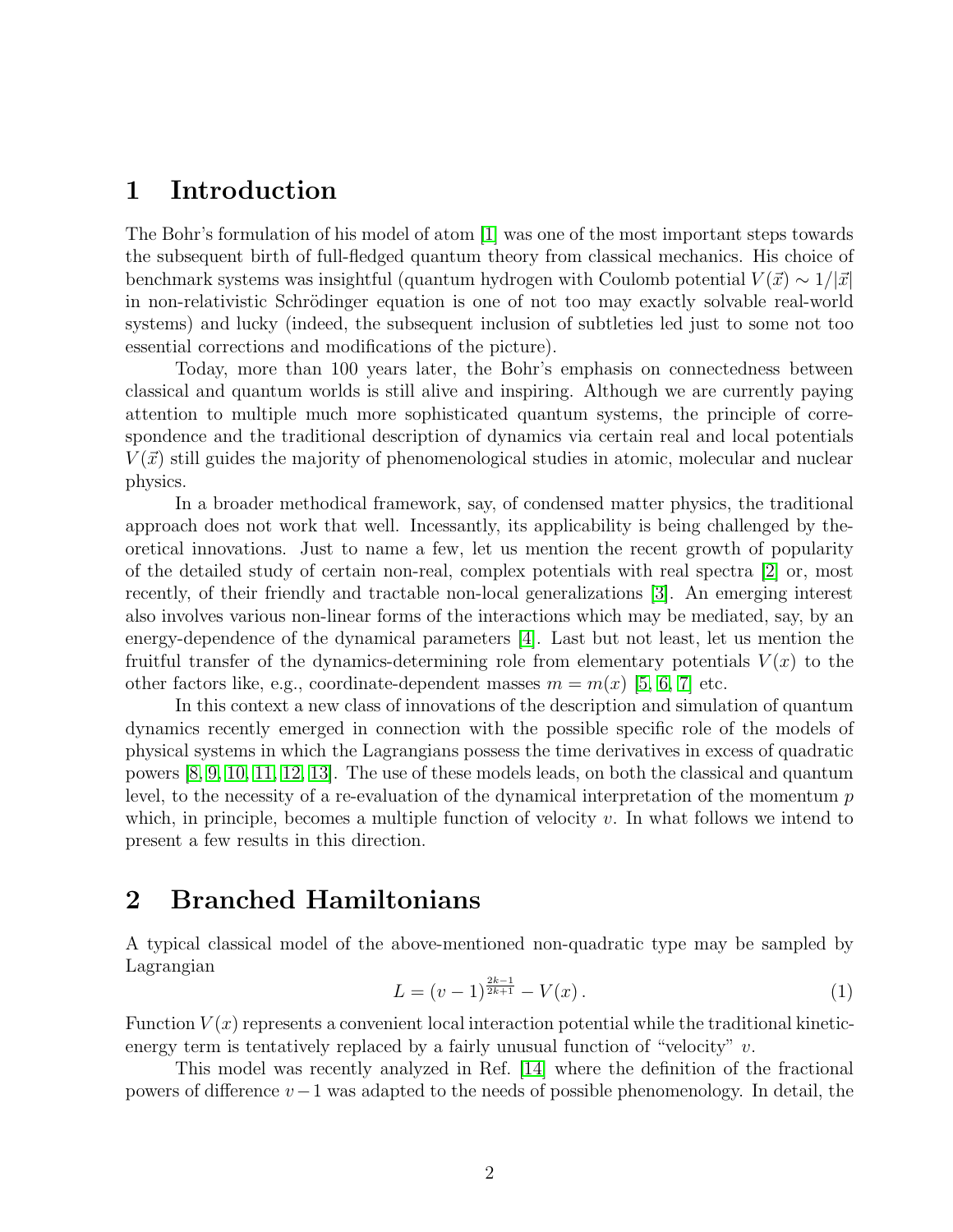$(2k+1)$ −st root was required real and positive or negative for  $v > 1$  or  $v < 1$ , respectively. Correspondingly, the quantity v turned out to be a double-valued function of  $p$ .

### 2.1 The problem of quantization

In a search for a quantum version or analogue of model [\(1\)](#page-1-0), both of its latter features appear truly challenging. Firstly, the definition using multivalued functions (referring to the literature let us speak about "branched Hamiltonians") seems to require a deeper insight in its physical nature and connections.

In this note we decided to consider the subject of the branched Hamiltonians in the context of a class of nonlinear autonomous differential equations of Lienard type  $[15, 16]$  $[15, 16]$  since these systems are of potential importance not only in optics [\[17\]](#page-9-16) but also in the shallow-water-wave studies [\[18\]](#page-9-17) and in non-Hermitian quantum mechanics [\[19\]](#page-9-18). Due to nonlinearity one of the main obstacles lies in the absence of superposition principle. The recent progress in the direction of seeking analytical and numerical solutions as well as of tracking down new mathematical properties has been dramatic, nevertheless. In particular, an inspiring feature of non-linear oscillations was found in the dependence of amplitudes on the frequency, etc. A useful role in this analysis was played, e.g., by the study of the class of Liénard equations

$$
\ddot{x} + r(x)\dot{x} + q(x) = 0\tag{2}
$$

where overdot indicates a derivative with respect to the time variable and where  $r(x)$  and  $q(x)$  are two continuously differentiable functions of the spatial coordinate x.

After a restriction of the model to the specific form of  $r(x) = kx$  and  $q(x) = \lambda x + \frac{k^2}{9}$  $rac{x^2}{9}x^3$ (which are odd functions of  $x$ ) one obtains

<span id="page-2-0"></span>
$$
\ddot{x} + kx\dot{x} + \frac{k^2}{9}x^3 + \lambda x = 0, \quad \lambda > 0.
$$
 (3)

This equation represents a cubic oscillator subject to a damped nonlinear force as indicated by the product  $kx\dot{x}$ . Naturally, the presence of the damping is a challenge whenever one tries to contemplate a quantization of the model.

#### 2.2 Hamiltonians

The classically damped systems leading to non-Hermitian quantum Hamiltonians need not necessarily imply a quantum damping [\[20\]](#page-9-19). Moreover, a backward classical-optics reinterpretation of quantum Hamiltonians of this type may exist in photonics playing the role of so called lossy amplifiers [\[21\]](#page-9-20). Last but not least, the similar classical-physics contexts (related, e.g., to the study of Bose-Einstein condensates [\[22,](#page-9-21) [23\]](#page-10-0)) re-open the phenomenological appeal of classical nonlinearities as sampled by Eq. [\(1\)](#page-1-0). For all of these reasons it is worth checking the conversion of the Lagrangians of Eq. [\(3\)](#page-2-0) into Hamiltonians.

A brief account of some background and references is in order. First of all, let us recollect [\[24\]](#page-10-1) that the toy-model Lagrangians of the form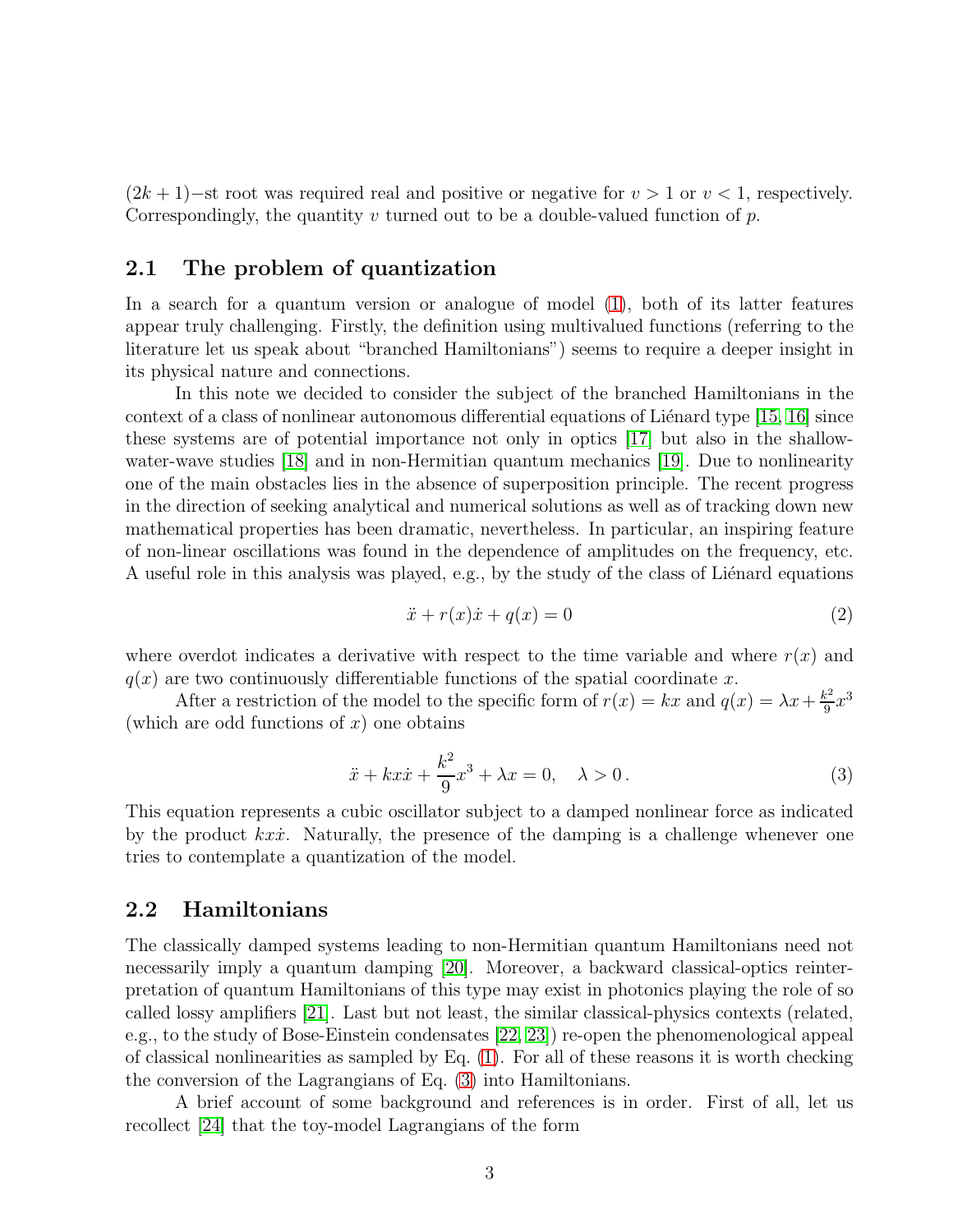$$
L = \frac{27\lambda^3}{2k^2}(k\dot{x} + \frac{k^2x^2}{3} + 3\lambda)^{-1} + \frac{3\lambda\dot{x}}{2k} - \frac{9\lambda^2}{2k^2}
$$
(4)

admit the evaluation of the canonically conjugate momentum,

$$
p = -\frac{27\lambda^3}{2k}(k\dot{x} + \frac{k^2x^2}{3} + 3\lambda)^2 + \frac{3\lambda}{2k}.
$$
 (5)

Thus, the Hamiltonian can be cast in compact form

<span id="page-3-1"></span>
$$
H_{(x,p)} = \frac{9\lambda^2}{2k^2} \left[ 2 - 2\left(1 - \frac{2kp}{3\lambda}\right)^{\frac{1}{2}} + \frac{k^2x^2}{9\lambda} - \frac{2kp}{3\lambda} - \frac{2k^3x^2p}{27\lambda^2} \right].
$$
 (6)

Such a Hamiltonian is of non-standard type. The co-ordinates and potentials are mixed so that the expression cannot be split into individual kinetic and potential energy terms. However, we can write

$$
H_{(x,p)} = \frac{1}{2}f(p)x^2 + U(p)
$$
\n(7)

where

<span id="page-3-0"></span>
$$
f(p) = \omega^2 (1 - \frac{2kp}{3\omega^2}), \quad U(p) = \frac{9\omega^4}{2k^2} (\sqrt{1 - \frac{2kp}{3\omega^2}} - 1)^2
$$
 (8)

with  $\omega = \sqrt{\lambda}$ . The roles of coordinate and momentum have been transposed implying a momentum-dependent system at play. The first term in [\(8\)](#page-3-0) represents a mixed function of both position and momentum variables while the second term is a function of momentum alone. The classical Hamiltonian  $H_{(x,p)}$  is invariant under a joint action of coordinate reflection and time reversal transformation.

Exact quantization of the Hamiltonian can be carried out by going over to the momentum space with  $\hat{x} = i\hbar \frac{\partial}{\partial p}$ . The Hamiltonian turns out to be of momentum-dependent mass type. Adopting a von Roos strategy of quantizing the problem by considering a general symmetric ordering [\[25\]](#page-10-2), the underlying Schrodinger equation can be formulated and solved, in principle at least.

## 3 Two illustrative models of dynamics

In practice, the price to pay for having the model quantized lies in the clarification of the role of singularities in the eigenfunction. In this sense the road to quantization is, expectedly, not free of difficulties. One can, however, feel encouraged by the work by Chithiika Ruby et al [\[24\]](#page-10-1) who showed that the energy spectrum and normalized solutions could still be obtained for a class of Hamiltonians that are nonsymmetric and non-Hermitian.

Needless to add that the non-Hermitian nature of quantum Hamiltonian may bring about a number of unpleasant consequences as, for example, the emergence of the exceptional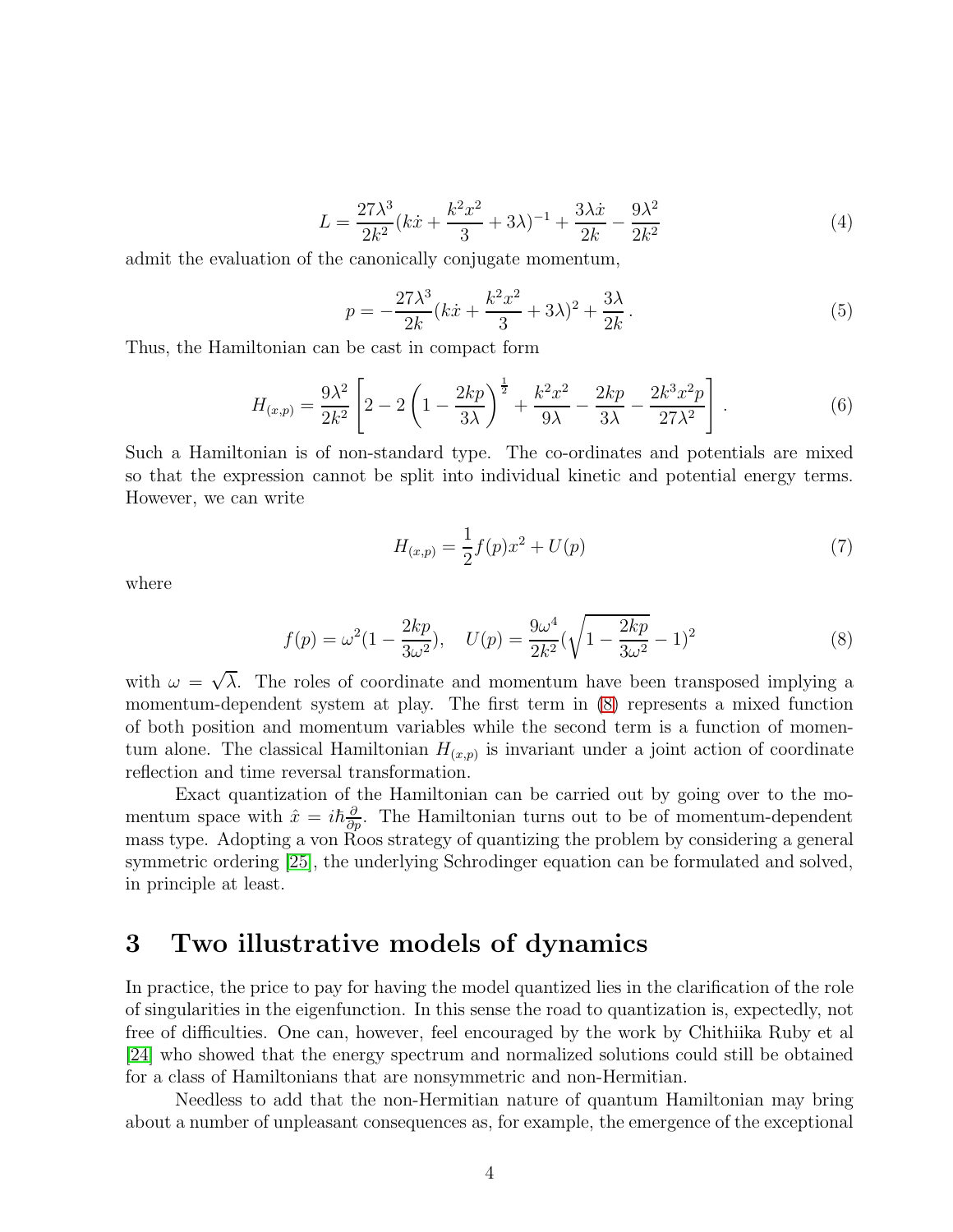points [\[26\]](#page-10-3) or the breakdown of the adiabatic theorem [\[27,](#page-10-4) [28\]](#page-10-5). At the same time, the acceptance of the anomaly may prove innovative, e.g., by giving a new physical interpretation to wave packets [\[29\]](#page-10-6) or to pseudospectra [\[30,](#page-10-7) [31\]](#page-10-8).

### 3.1 An amendment of the Lagrangian

In a way inspired by Eq. [\(1\)](#page-1-0) let us consider a higher-power Lagrangian

$$
L = C(v + f(x))^{\frac{2m+1}{2m-1}} - \delta, \quad C = \left(\frac{1 - 2m}{1 + 2m}\right)(\delta)^{\frac{2}{1 - 2m}}, \quad \delta > 0.
$$
 (9)

The main difference from [\(1\)](#page-1-0) lies in our choice of a general function  $f(x)$  in place of  $f(x) = -1$ in our initial L. The other point is that the inverse exponent with respect to the model of Curtright and Zachos [\[14\]](#page-9-13) is done for convenience of calculus. Further, we have omitted an explicit presence of the potential function assuming that the interaction re-appears in a more natural manner via a suitable choice of an auxiliary free parameter  $\delta$  and of a nontrivial function  $f(x)$ . As long as our Lagrangian L is of a nonstandard type, we will not feel disturbed by the absence of the explicit potential  $V(x)$ .

Parameter C is non-negative for  $0 \le m < \frac{1}{2}$  and the canonical momentum is given by formula

$$
p = \frac{\partial L}{\partial v} = -(\delta)^{\frac{2}{1-2m}} (v + f(x))^{\frac{2}{2m-1}}
$$
(10)

which can easily be inverted to yield

$$
v = -f(x) + \delta(\pm\sqrt{-p})^{2m-1}.
$$
 (11)

The Hamiltonian has the structure

$$
H_{\pm}(x,p) = (-p)f(x) - \frac{2\delta}{2m+1}(\pm\sqrt{-p})^{2m+1} + \delta.
$$
 (12)

For the present purposes it is worthwhile to inquire into the specific case with  $m = 0$ .

#### 3.2 Type I Hamiltonian at  $m = 0$

At  $m = 0$  we easily derive the double-valued

$$
v = v_{\pm} = -f(x) \pm \frac{\delta}{\sqrt{-p}}.
$$
\n(13)

The Hamiltonian branches out to the components

$$
H_{\pm}(x,p) = (-p)f(x) \mp 2\delta\sqrt{-p} + \delta.
$$
 (14)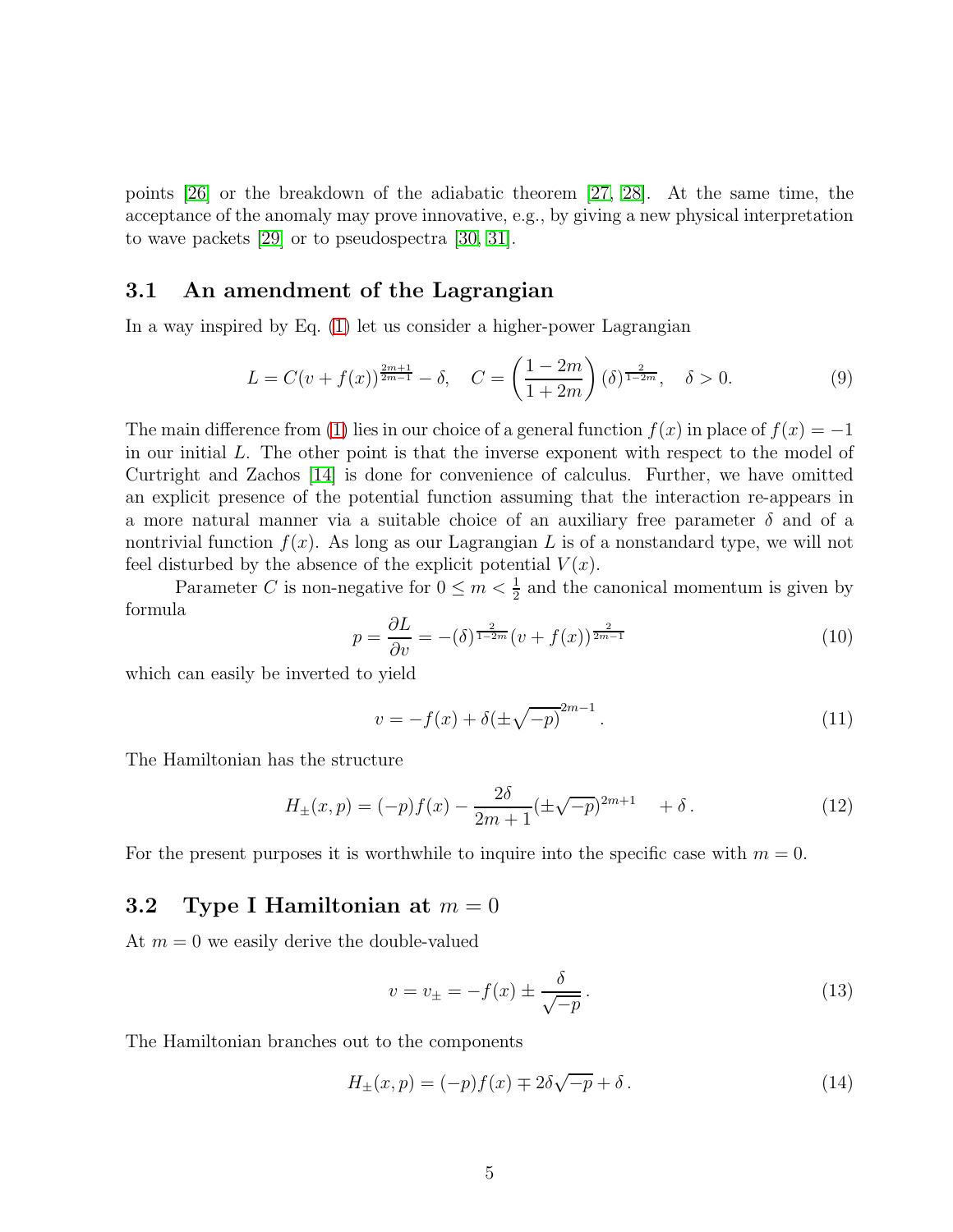It is readily noticed that the real or the complex character of  $H_{\pm}$  depends on the sign of the momentum  $p$ . Once we specify

$$
f(x) = \frac{\lambda}{2}x^2 + \frac{9\lambda^2}{2k^2}, \quad \delta = \frac{9\lambda^2}{2k^2}, \quad \lambda > 0
$$
\n
$$
(15)
$$

then under a shift  $p \to \frac{2k}{3\lambda}p - 1$ ,  $H_{\pm}$  move over to the corresponding forms

<span id="page-5-0"></span>
$$
H_{\pm}(x,p) = \frac{9\lambda^2}{2k^2} \left[ 2 \mp 2\left(1 - \frac{2kp}{3\lambda}\right)^{\frac{1}{2}} + \frac{k^2x^2}{9\lambda} - \frac{2kp}{3\lambda} - \frac{2k^3x^2p}{27\lambda^2} \right].
$$
 (16)

These represent a set of plausible Hamiltonians for the nonlinear system [\(3\)](#page-2-0) possessing coordinate-momentum coupling terms. While  $H_+$  coincides with the form of  $H_{(x,p)}$  as fur-nished in [\(6\)](#page-3-1), in both  $H_{\pm}$  the presence of a linear harmonic oscillator potential is revealed in the limit  $k \to 0$ . The specific choice of the parameter  $\delta$  as given above allows equation [\(3\)](#page-2-0) to be converted to a harmonic oscillator form under the nonlocal transformation  $U = xe^{\frac{k}{3}\int x(\tau)d\tau}$ [\[32\]](#page-10-9).

In the classical scenario one needs to restrict p to  $-\infty < p \leq \frac{3\omega^2}{2k}$  $\frac{3\omega^2}{2k}$  in order to address the physical properties of the system in the real space. However the presence of a branch point singularity at  $p = \frac{3\lambda}{2k}$  makes the study of  $H_{\pm}$  quite complicated. At the boundary  $p = \frac{3\lambda}{2k}$  $\frac{3\lambda}{2k}$ , the two Hamiltonians  $H_{\pm}$  coincide.

#### 3.3 Type II Hamiltonian

We next focus on a class of models under the influence of the Lagrangian

$$
L = \frac{1}{s} \left( \frac{1}{3} s x^2 + \frac{3}{s} \lambda - v \right)^{-1}
$$
 (17)

where s is a real parameter. This implies, for the canonical momentum, the result

$$
p = \frac{\partial L}{\partial v} = \frac{1}{s} \left( \frac{1}{3} s x^2 + \frac{3}{s} \lambda - v \right)^{-2} . \tag{18}
$$

Inversion of (18) leads to

$$
v = \frac{1}{3}sx^2 + \frac{3}{s}\lambda \pm \frac{1}{\sqrt{sp}}.
$$
\n
$$
(19)
$$

Finally, employing the Legendre transform, the accompanying Hamiltonian to the above Lagrangian can be projected, for the two- $v$  branches, as

$$
H_{\pm}(x,p) = pv_{\pm}(p) - L = \frac{s}{3}x^2p + \frac{3}{s}\lambda p \mp 2\sqrt{\frac{p}{s}}.
$$
 (20)

Eq. (20) describes a set of alternative Hamiltonians for (3). The component  $H_+$  for the case s  $\lt 0$  has earlier been derived in [\[32\]](#page-10-9) and found to possess an interesting  $\lambda \to 0$  limit.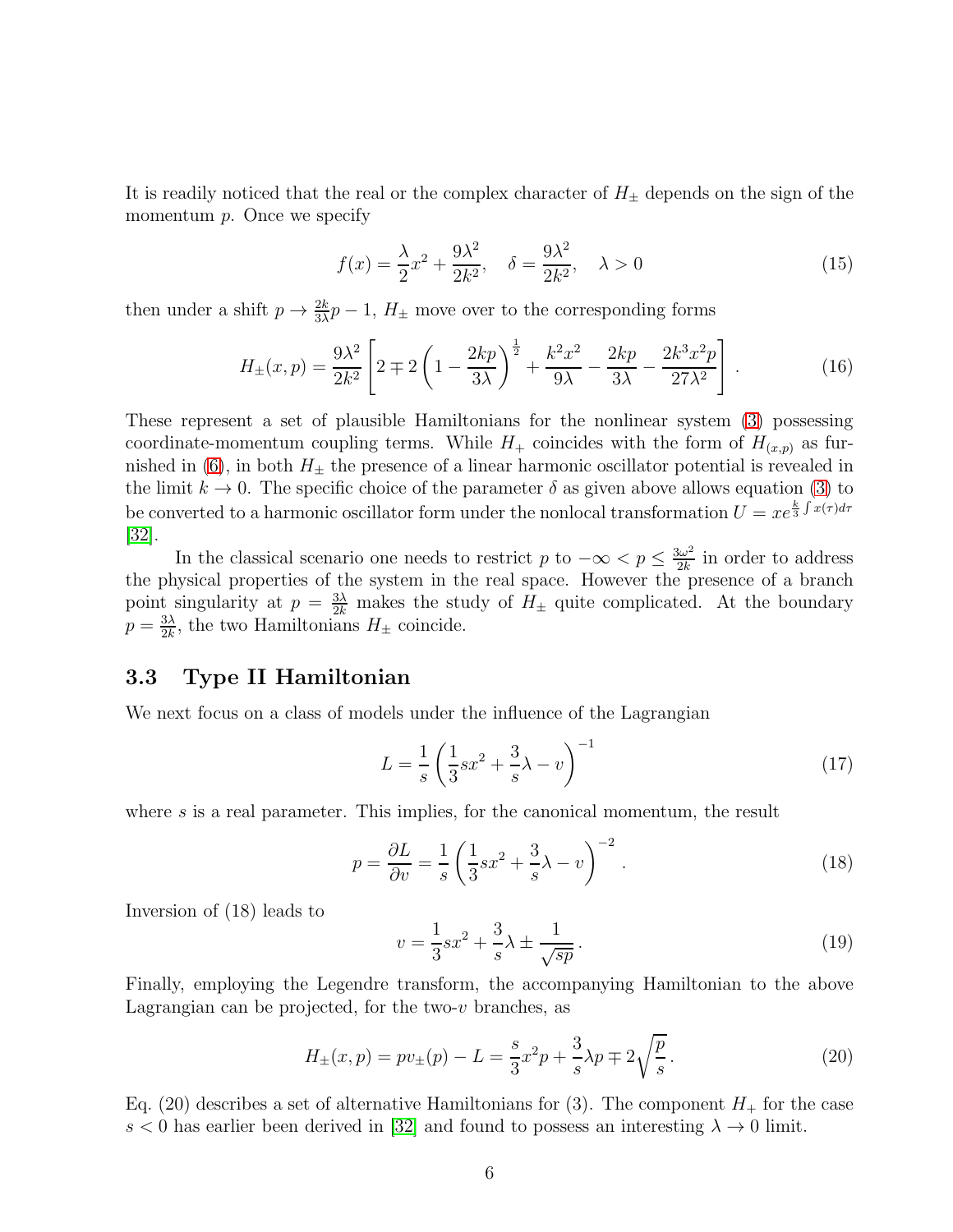## 4 Quantization

#### 4.1 Schrödinger equation

Quantization of the branched system [\(16\)](#page-5-0) can be handled in a typical way as detailed in [\[24\]](#page-10-1), i.e., by adopting a suitable ordering procedure and implementing appropriate boundary conditions. In order to carry out quantization for the Type II Hamiltonian we will consider here the case of  $s > 0$  and subject it to a perturbative treatment. In this regard we will study the spectrum of Hamiltonians entering Schrödinger equation

$$
H_{\pm}(x,p)\,\psi^{(\pm)}(p) = \eta^{(\pm)}\,\psi^{(\pm)}(p) \tag{21}
$$

where, in units  $\hbar = 1$ ,

$$
\frac{3}{s}H_{\pm}(x,p)/p = -\frac{d^2}{dp^2} \mp 6\sqrt{\frac{1}{s^3p}} + \frac{9}{s^2}\lambda.
$$
 (22)

After the change of variables  $p = r^{\varrho}$  (with special  $\varrho = 2$ ) and having set  $p\psi^{(\pm)}(p) = r^{\xi}\chi(r)$ (with special  $\xi = \varrho + \frac{1}{2}$  $\frac{1}{2}$  one ends up with the following transformed Schrödinger equation

<span id="page-6-0"></span>
$$
-\chi''(r) + \frac{\ell(\ell+1)}{r^2}\chi(r) + \frac{36}{s^2}r^2\chi(r) \mp \frac{24}{s^{3/2}}r\chi(r) = \frac{12}{s}\eta^{(\pm)}\chi(r)
$$
 (23)

where the emergence of the centrifugal term is a byproduct of the change of variables [\[33\]](#page-10-10) and where the quantity resembling the angular momentum is equal to  $\ell = 1/2$  for our choice of exponent  $\rho = 2$ .

#### 4.2 Perturbation expansions

Eigenvalue problem [\(23\)](#page-6-0) is well suited for application of Rayleigh-Schrödinger perturbation theory [\[34\]](#page-10-11). Towards its implementation we abbreviate  $\mp \frac{24}{s^3}$  $\frac{24}{s^{3/2}} r = gV$ . Assuming here that the value of  $s$  is sufficiently large, the auxiliary variable  $g$  may be treated as a small parameter. Hamiltonians  $H = H^{(\pm)}$  as well as the related infinite sets of wave-function kets  $|\chi\rangle = |\chi_{(n)}^{(\pm)}\rangle$  $\binom{n}{k}$ and of the bound-state energies  $E = E_{(n)}^{(\pm)}$  may be then formally Taylor-expanded,

<span id="page-6-1"></span>
$$
H = H^{(HO)} + gV, \quad |\chi\rangle = \sum_{m=0}^{\infty} g^m |\chi_m\rangle, \quad E = \sum_{m=0}^{\infty} g^m E_m.
$$
 (24)

Recalling also that the unperturbed Hamiltonian  $H^{(HO)}$  stands for the  $\ell$ -wave harmonic oscillator living on half-line of  $r \in (0,\infty)$  we arrive at the well known formulae for the zero-order perturbation energies  $E_0 = \omega (4n + 2\ell + 3)$  where  $\omega = 6s^{-1}$ . The unperturbed eigenfunctions may also be expressed in the compact form

$$
\langle r|\chi_0\rangle = \mathcal{N}r^{\ell+1}\exp(-\omega r^2/2) L_n^{(\alpha)}(\omega r)
$$
 (25)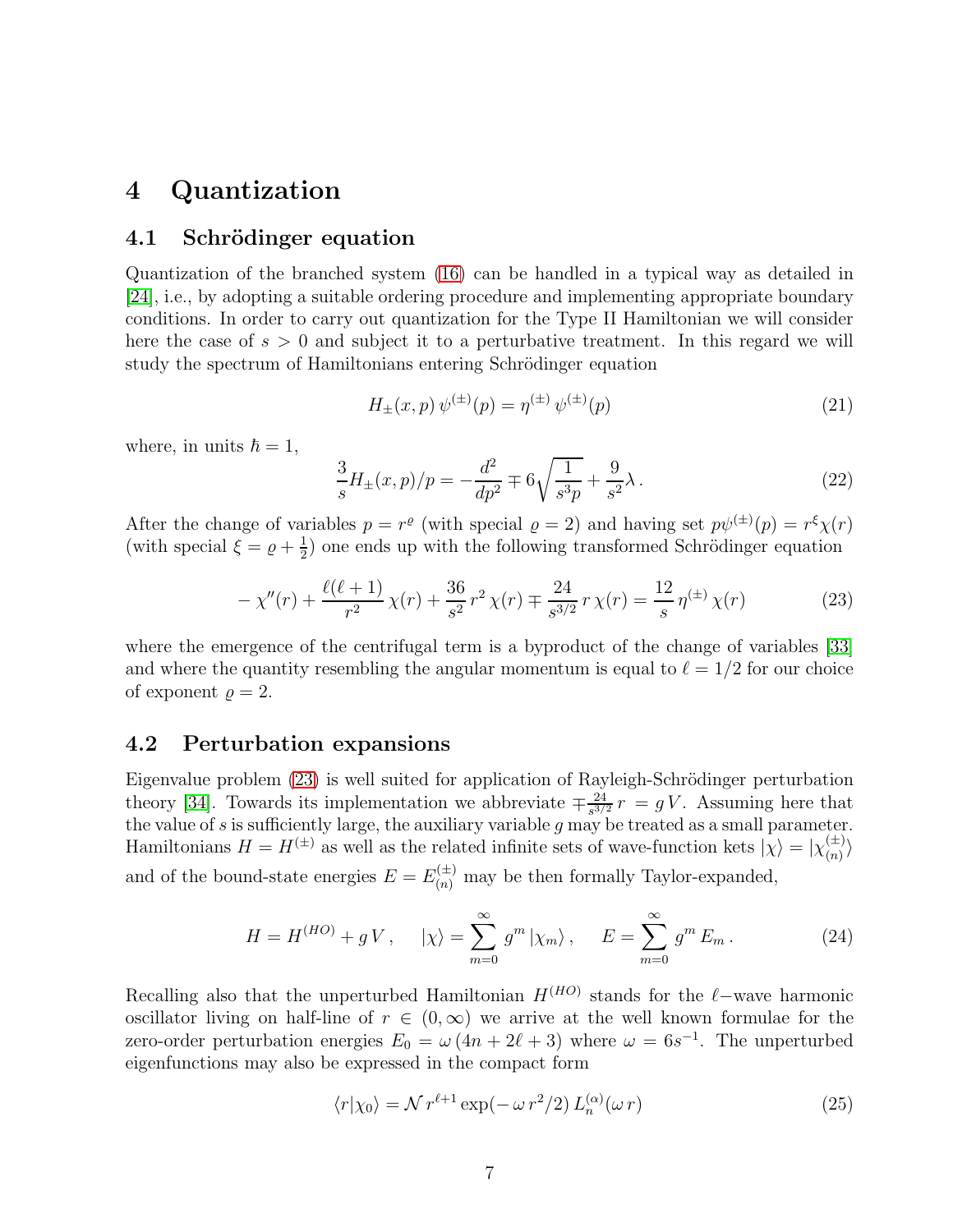containing a suitable normalization constant  $\mathcal N$  and associated Laguerre polynomials  $L_n^{(\alpha)}(\omega r)$ with, in our present special case,  $\alpha = \ell + 1/2 = 1$ .

At this moment one would have to return to our hypothesis of smallness of g and to prove that the infinite-series ansatz of eq. [\(24\)](#page-6-1) are all convergent whenever  $|g| \leq R$ , i.e., at some non-vanishing radius of convergence  $R > 0$ . Fortunately the proof is an easy consequence of the fact that our operator of perturbation  $V$  is relatively bounded with respect to  $H^{(HO)}$ .

In the final step of the construction of bound states we only have to insert formulae [\(24\)](#page-6-1) in Schrödinger equation, deduce the recurrent Rayleigh-Schrödinger perturbation recipe and write down the corresponding general formulae that yield, typically,

$$
\eta^{(\pm)} = \eta^{(\pm)}_{(n)} = 2n + 2 \mp \eta_{(n)} \qquad n = 0, 1, \dots \tag{26}
$$

where the quantities  $\eta_{(n)}$  must be evaluated numerically.

## 5 Summary

Although virtually all of the available quantization recipes are ambiguous, one can still restrict one's attention to certain sufficiently elementary classical scenarios and succeed in the construction of a mathematically consistent quantum model the practical acceptability of which is to be verified via its appropriate experimental realization.

In such a setting the key motivation of our present study emerged after we imagined that the classical double-valued Hamiltonians could offer a unique possibility of moving over to the quantum sector thus opening up branched partners in such a setting too. We decided to follow this idea and to perform the first steps in this direction.

Our present results should be read as encouraging, confirming the purely technical feasibility of the general strategy we described. During its application we revealed that there exist several nontrivial examples of the branched Hamiltonians for which the quantization appeared not only feasible but also comparatively friendly.

Beyond this framework, our present approach also seems to open an entirely new direction of research in which one might be able to combine the generic numerical techniques with the non-numerical insight provided by the mathematics of multivalued functions in combination with the analytic tools of perturbation theory.

In the future research we expect that our present approach could also open a way towards the emergence of new qualitative features of branched Hamiltonians. In particular, we expect that the new classes of doublets of supersymmetric-partner Hamiltonians could emerge here in some exotic manner and in a way which has not yet been followed in the literature (cf., e.g., [\[35,](#page-10-12) [36,](#page-10-13) [37,](#page-10-14) [38\]](#page-10-15)).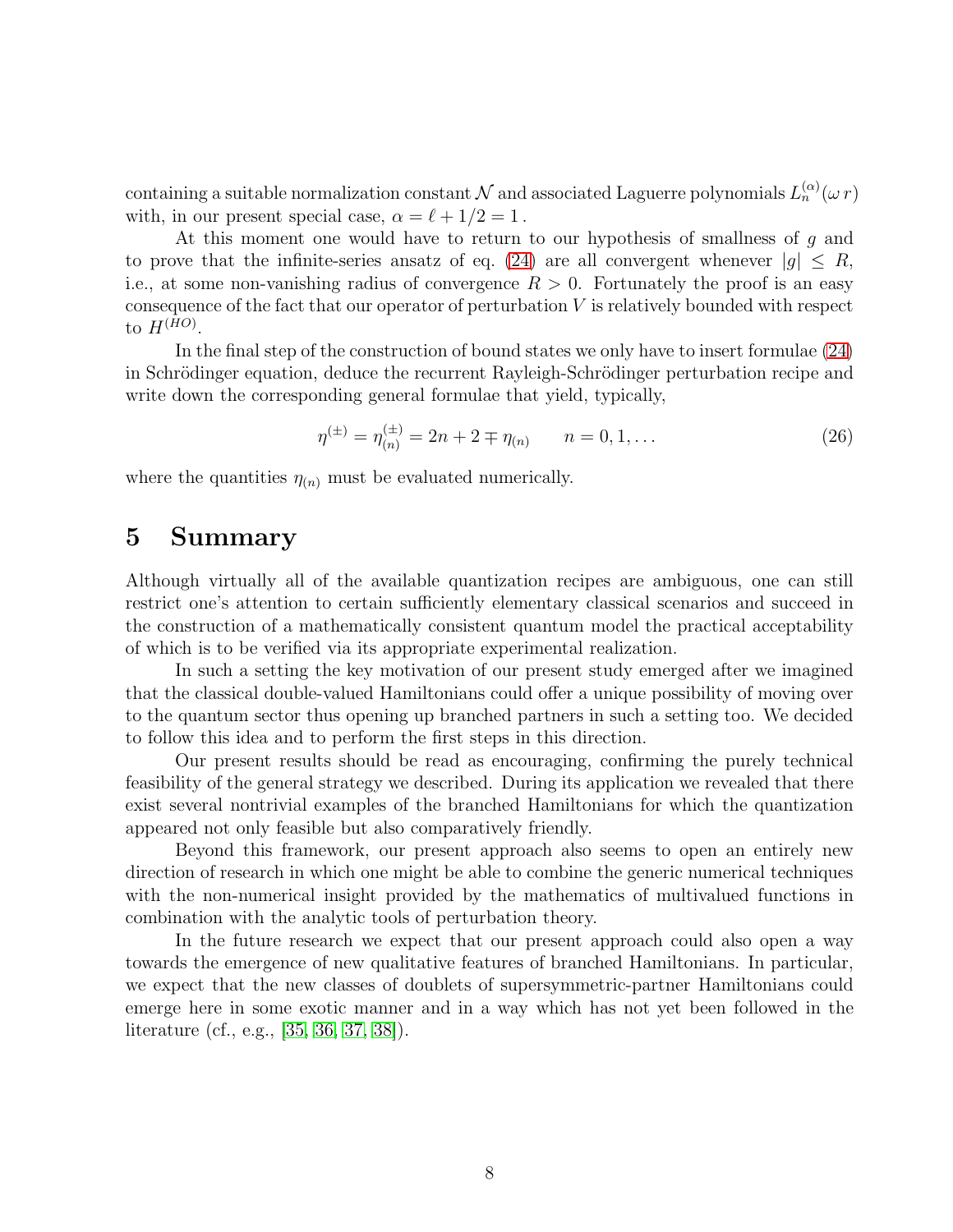# 6 Acknowledgements

One of us (BB) thanks Anindya Ghose Choudhury and Partha Guha for discussions. We also thank the referee for constructive suggestions.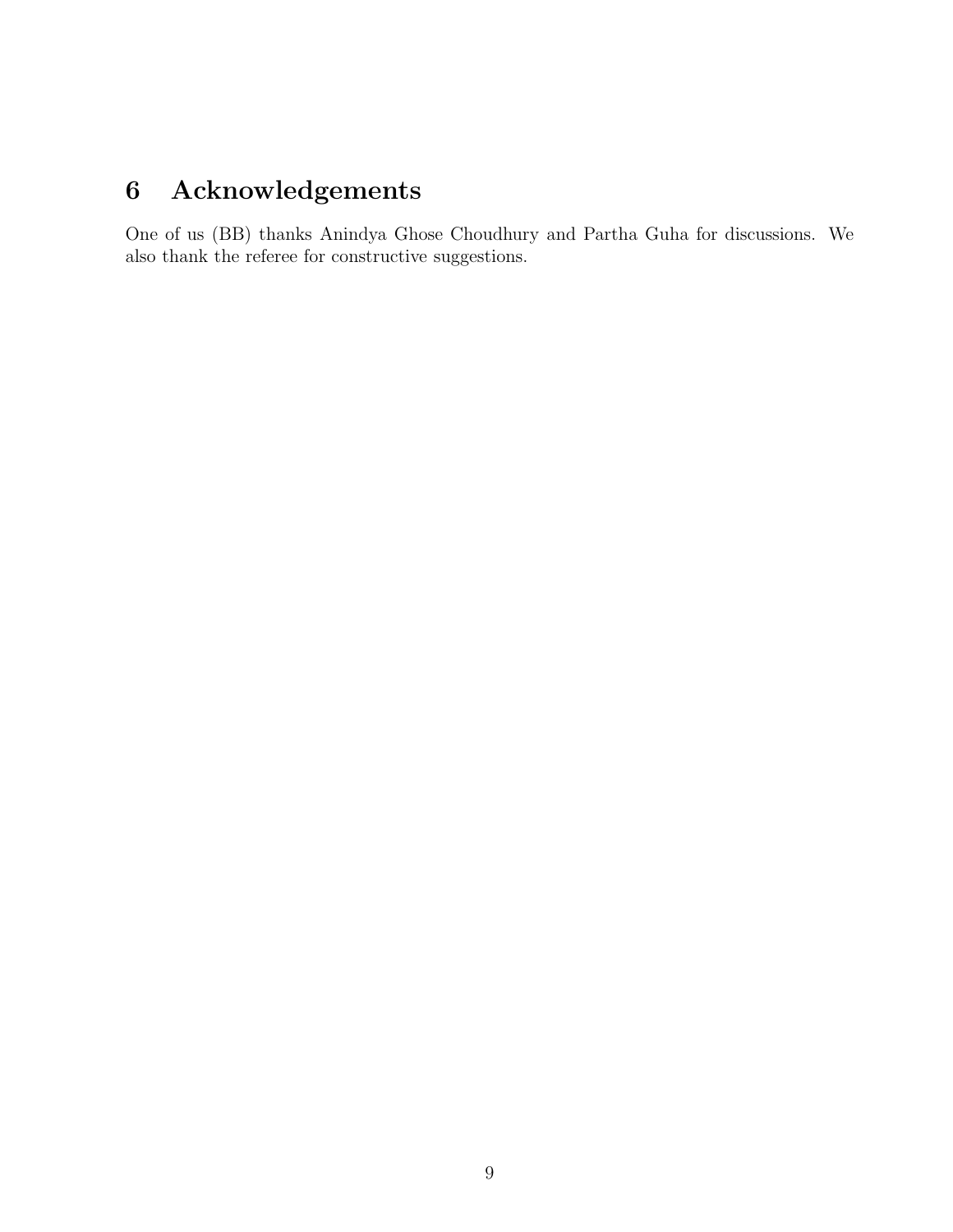## <span id="page-9-0"></span>References

- <span id="page-9-1"></span>[1] N Bohr *Philos. Mag.* 26 (1913) 476
- <span id="page-9-2"></span>[2] F Bagarello, J-P Gazeau, F H Szafraniec and M Znojil, editors, *Non-Selfadjoint Operators in Quantum Physics: Mathematical Aspects*, John Wiley & Sons, 2015
- <span id="page-9-3"></span>[3] M Znojil *Ann. Phys.* (NY) 361 (2015) 226; *J. Phys. A: Math. Theor.* 48 (2015) 195303
- <span id="page-9-4"></span>[4] M Znojil and G Levai *Phys. Lett.* A 376 (2012) 3000
- <span id="page-9-5"></span>[5] C Quesne and V M Tkachuk *J. Phys. A: Math. Gen.* 37 (2004) 4267
- <span id="page-9-6"></span>[6] B Bagchi, A Banerjee, C Quesne and V M Tkachuk*J. Phys. A: Math. Gen.* 38 (2005) 2929
- <span id="page-9-7"></span>[7] B Bagchi and T Tanaka *Phys. Lett.* A 372 (2008) 5390
- <span id="page-9-8"></span>[8] A Shapere and F Wilczek *Phys. Rev. Lett.*, 109 (2012) 160402, arXiv: 1202.2537
- <span id="page-9-9"></span>[9] A Shapere and F Wilczek *Phys. Rev. Lett.*, 109 (2012) 200402, arXiv: 1207.2677
- <span id="page-9-10"></span>[10] T L Curtright and C K Zachos *J. Phys. A: Math. Gen.* 43 (2010) 445101, arXiv: 1002.0104
- <span id="page-9-11"></span>[11] T L Curtright *SIGMA* 7 (2011) 042, arXiv: 1011.6056
- <span id="page-9-12"></span>[12] T L Curtright and A Veitia *Phys. Lett. A* 375 (2011) 276, arXiv: 1005.5030
- <span id="page-9-13"></span>[13] H C Rosu, S C Mancas and P Chen *Phys.Scr.* 90 (2015) 055208, arXiv: 1409.5365
- <span id="page-9-14"></span>[14] T L Curtright and C K Zachos *J. Phys. A: Math. Gen.* 47 (2014) 145201
- <span id="page-9-15"></span>[15] A Li´enard *Revue g?en?erale de l ??electricit?e* 23 (1928) 901
- <span id="page-9-16"></span>[16] A Li´enard *Revue g?en?erale de l ??electricit?e* 23 (1928) 946
- <span id="page-9-17"></span>[17] N J Doran and D Wood *Optics Lett.* 13 (1988) 56
- <span id="page-9-18"></span>[18] J Zhou, S Sun and Z Liu *App. Maths. and Comp.* 161 (2005) 655
- <span id="page-9-19"></span>[19] B Bagchi, A Ghose Choudhury and P Guha *J. Math. Phys.* 56 (2014) 012105, arXiv: 1305.4566
- <span id="page-9-20"></span>[20] J B Gong and Q H Wang, [arXiv:1412.3549](http://arxiv.org/abs/1412.3549) (2014)
- <span id="page-9-21"></span>[21] K G Makris, L Ge and H Türeci, *Phys. Rev.* **X 4** (2014) 041044
- [22] D Dizdarevic, D Dast, D Haag, J Main, H Cartarius and G. Wunner, *Phys. Rev.* A 91 (2015) 033636